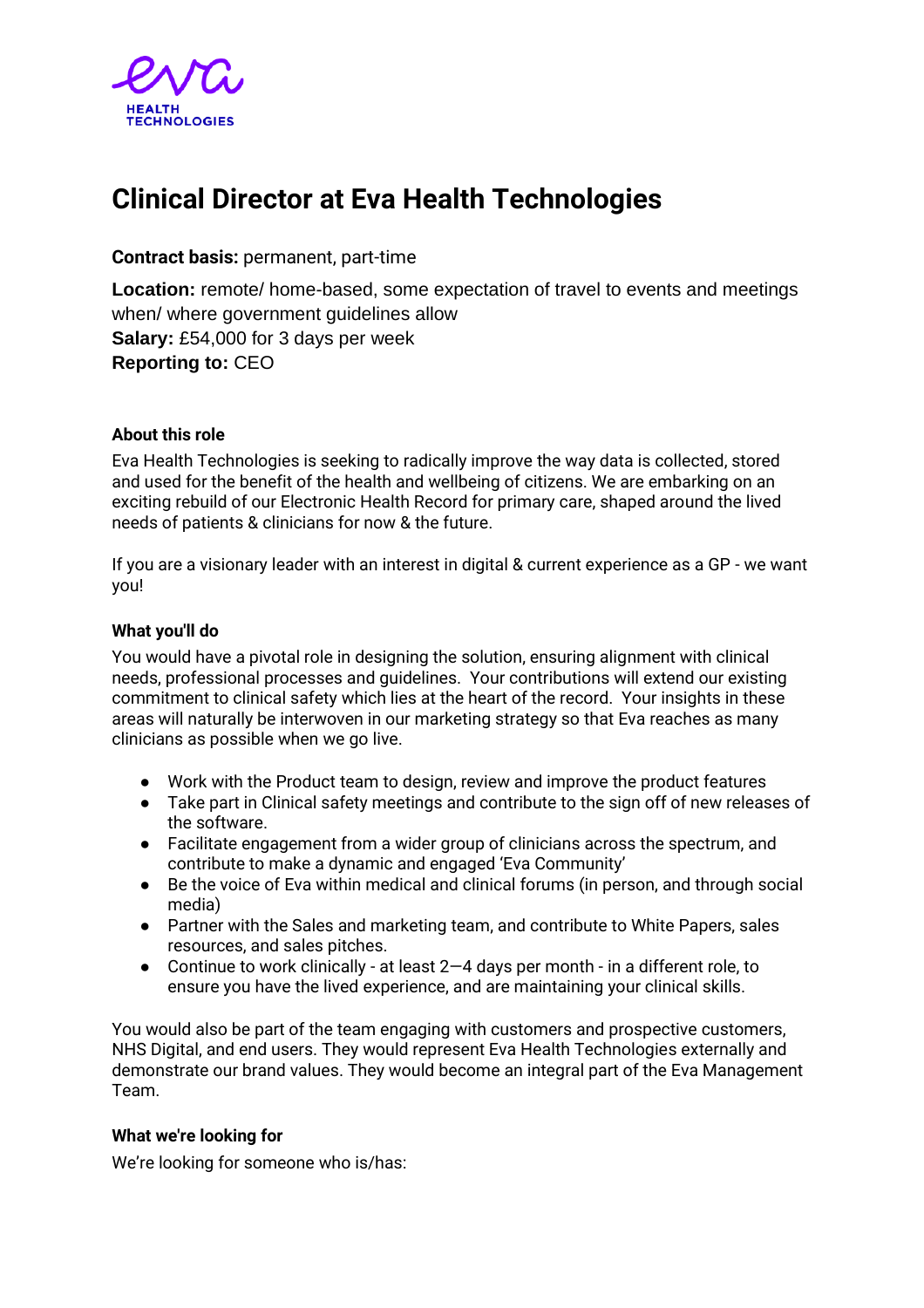

- Fully qualified GP with at least 2 years working in the UK post-CCT
- You will be working in a locum, salaried or partner GP role currently.
- Experience of digital health, Product, or Informatics in the NHS or healthcare industry - preferred
- Any experience of business management, sales, marketing or research and quality improvement preferred but not certainly essential
- NHS Digital Clinical Risk Management certification preferred

We are looking for someone with a great attitude to work, ability to self-motivate and problem solve. We'd like to work with someone who takes pride in collaborating with others in the team to get to the best outcomes, and takes the time to understand perspectives from different people's points of view.

### **About us**

At Eva Health Technologies our roots lie in a family-run business with over 30 years of history. We are in the process of a metamorphosis from the old (Microtest) to the new (Eva). We're taking the best bits of our past and have recently rebranded to define what we want to see in the world.

Our goal is to redefine primary care and the technology that supports it. We want to become a mission critical tool for 100,000+ health and care professionals, to help them improve the health and wellbeing of 10m+ people, by 2025.

The software we're developing sits at the heart of the NHS infrastructure and UK healthcare data. As we improve its foundations and turn it into the best-in-class solution in the market, it will genuinely save lives. We envisage a solution that can support the NHS in making datadriven decisions, support front-line healthcare workers in making safer, more informed, decisions, and empower patients to better engage with their own care.

We're backed by PUBLIC, a pioneer in the GovTech space, running an accelerator programme in 4 countries, convening an annual summit, and writing cutting-edge research. Led by ex-deputy head of the No.10 policy unit, Daniel Korski, and venture investor, Alexander de Carvalho, PUBLIC's team has operational experience in government, startups, technology and finance.

#### **The package**

In addition to the Salary, and after the probation period has been completed, you will be eligible for performance bonuses and long term incentive plans, alongside others in the Management Team.

Like the rest of the company, you'll have:

- 15 days annual leave per year (prorated from 25 days annually), plus public holidays
- Pension with NEST (https://www.nestpensions.org.uk/)